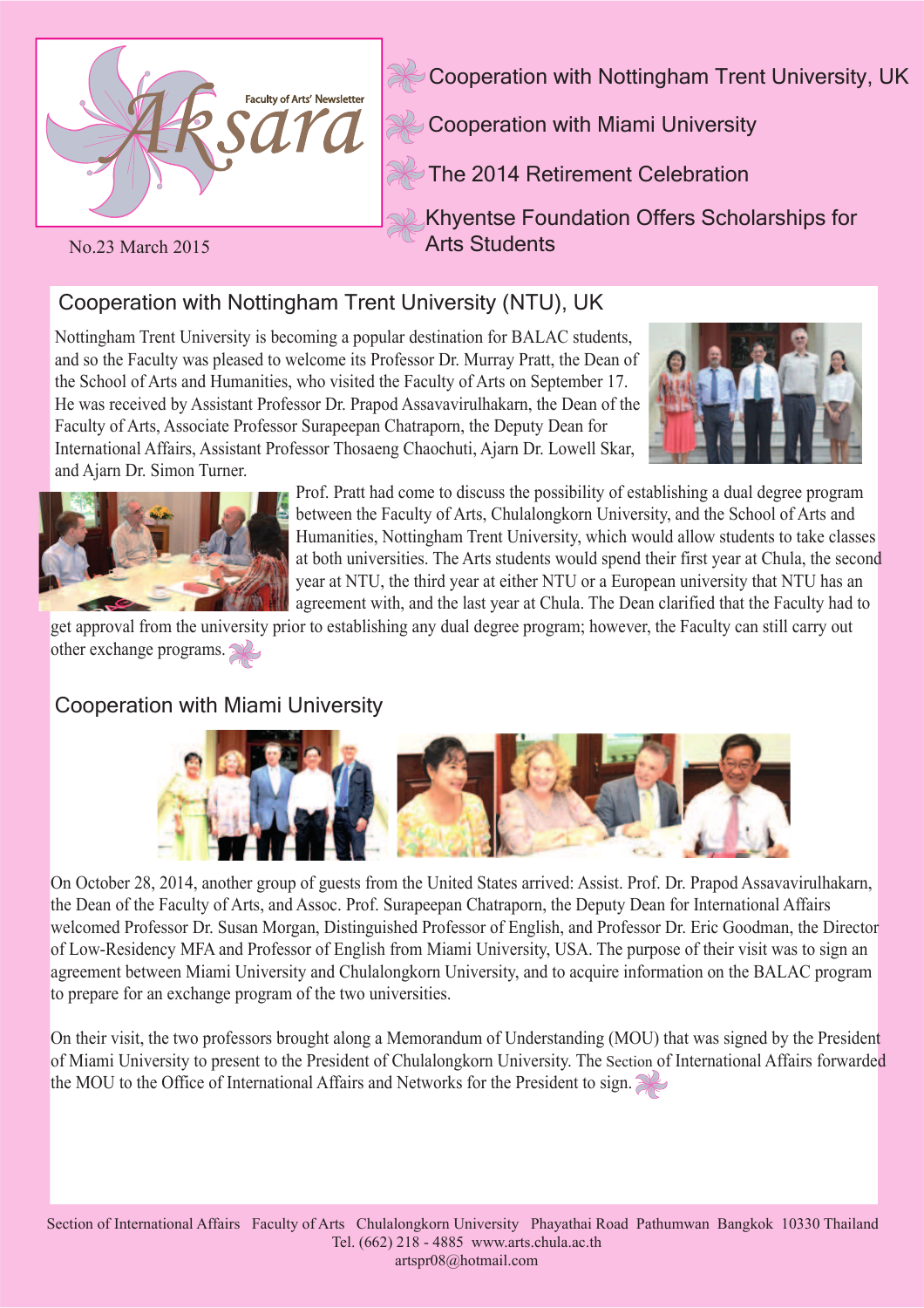## The 2014 Retirement Celebration



Retirement celebrations are always a big draw and important event at the faculty. The Dean of the Faculty of Arts had asked the Section of International Affairs to host the 2014 celebration on Thursday, September 18, 2014, in Room 111, Maha Chulalongkorn Building. That year, nine faculty members retired: Professor Dr. Theraphan Luangthongkum, Professor Dr. Siraporn Nathalang, Associate Professor Dr. Suwanna Satha-anand, Associate Professor Dr. Wanna Saengaramruang, Associate Professor Sukanya Sujachaya, Assistant Professor Krissara Warissarapuricha, Mrs. Phatcharee Chimtaworn, Mr. Praphan Kham-orn, and Mr. Prasop Swangdee.

The event started with a performance of two songs: "Neung Nai Roi," and "Cheun Chee Wit" sung by faculty members from different departments. These included Associate Professor Surapeepan Chatraporn, Assistant Professor Sunij Sutanthavibul, Assistant Professor Sankavat Pradithpongse, Ajarn Dr. Sirivan Chulakorn, Ajarn Dr. Pasuree Leusakul, Ajarn Dr. Aratee Kaewsumrit, Ajarn Dr. Wannachai Kampeera, Assistant Professor Dr. Poramin Jaruworn, Ajarn Dr. Arthid Sheravanichkul, and Ajarn Dr. Asadayuth Chusri. Assistant Professor Dr. Duantem Krisdathanont was the pianist, and Ajarn Scott Oltmann was the guitarist. After the show, the Dean presented a flower bouquet to Associate Professor Charunee Hongcharu, the choir conductor. The Dean then delivered his remarks and opened the retirement celebration. The retired faculty members also shared their fond memories of the Faculty of Arts with the audience and expressed appreciation of the PowerPoint presentation.

The Dean presented gifts bestowed by H.R.H. Princess Maha Chakri Sirindhorn to the retired faculty members. He also presented gifts from the Faculty of Arts that engraved their names, and gifts that he had prepared for them.

Faculty members and staff expressed good wishes to the retired faculty members, and joined a snack session. The event was filled with admiration, warmth, and generally pleasant impressions amid the beautifully arranged flowers. The MCs were Assistant Professor Dr. Julispong Chularatana, Ajarn Dr. Pasuree Leusakul, and Ajarn Dr. Suebpong Changboonchoo. The event was attended by over 100 faculty members and staff.